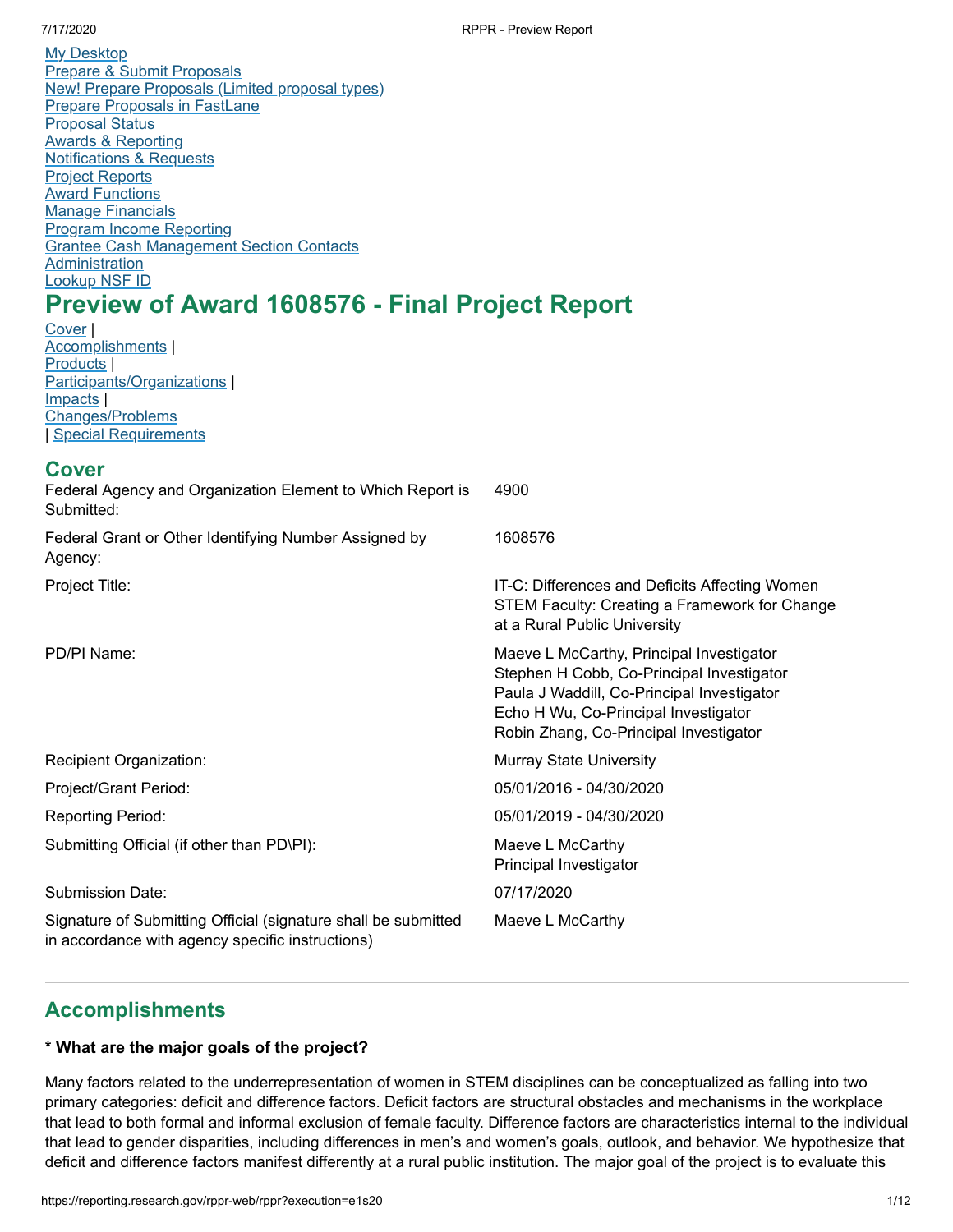hypothesis, and to put into action and create a framework for positive changes. We will (a) review existing policies and data to determine if changes to them can positively impact women in STEM; (b) collect new data through surveys and interviews; (c) conduct site-visits to other ADVANCE institutions (University of Western Washington, University of New Hampshire and University of West Florida); and (d) invite nationally recognized external speakers to campus to inform and educate our administration and our entire campus community. Building upon this project and several significant recent change agents including the new MSU Strategic Initiatives Plan and its implementation and the commitment of our new president, MSU is the institution that can be a strong model for change in the status of women in STEM at rural regional universities.

| below)?                     | * What was accomplished under these goals (you must provide information for at least one of the 4 categories                                                                                                                                                                                                                                                                                                                                                                                                                                                                                                                                                                                                                                                                                                                                   |
|-----------------------------|------------------------------------------------------------------------------------------------------------------------------------------------------------------------------------------------------------------------------------------------------------------------------------------------------------------------------------------------------------------------------------------------------------------------------------------------------------------------------------------------------------------------------------------------------------------------------------------------------------------------------------------------------------------------------------------------------------------------------------------------------------------------------------------------------------------------------------------------|
| Major Activities:           | Major Activity #1: Identify the pattern of representation at Murray State in STEM<br>disciplines. This involves working with Human Resources, Institutional Research and<br>the Office of Institutional Diversity, Equity and Access.                                                                                                                                                                                                                                                                                                                                                                                                                                                                                                                                                                                                          |
|                             | Major Activity #2: Learn about other policies and programs. This primarily involved<br>working with the ADVANCE community external to Murray State.                                                                                                                                                                                                                                                                                                                                                                                                                                                                                                                                                                                                                                                                                            |
|                             | Major Activity #3: Sustainable Mentoring Program.                                                                                                                                                                                                                                                                                                                                                                                                                                                                                                                                                                                                                                                                                                                                                                                              |
|                             | External Evaluator Visit: Susan Wiediger, SIU Edwardsville conducted a formative<br>external evaluation in September 2016. She conducted a summative external<br>evaluation visit in September 2019. Details are in the Products section.                                                                                                                                                                                                                                                                                                                                                                                                                                                                                                                                                                                                      |
| <b>Specific Objectives:</b> | Major Activity #1 - Objective 1: Policy & Program Review. Policy review was conducted<br>by co-PI Robin Zhang.                                                                                                                                                                                                                                                                                                                                                                                                                                                                                                                                                                                                                                                                                                                                 |
|                             | Major Activity #1 - Objective 2: Analysis of Existing Data. This analysis was conducted<br>by PI Maeve McCarthy.                                                                                                                                                                                                                                                                                                                                                                                                                                                                                                                                                                                                                                                                                                                               |
|                             | Major Activity #1 - Objective 3: Interviews. Interviews of male and female STEM faculty<br>at all ranks were conducted by co-PI Echo Wu during Year 1.                                                                                                                                                                                                                                                                                                                                                                                                                                                                                                                                                                                                                                                                                         |
|                             | Major Activity #1 – Objective 4: Survey. The climate survey was designed by co-Pl<br>Paula Waddill and implemented by the Cornell Survey Research Institute. Analysis of<br>the climate survey was conducted by co-PI Paula Waddill. Final report was prepared by<br>PI team.                                                                                                                                                                                                                                                                                                                                                                                                                                                                                                                                                                  |
|                             | Major Activity #2 – Objective 1: Site Visits. Paula Waddill and Maeve McCarthy visited<br>University of West Florida in Year 1. Paula Waddill and Robin Zhang visited Middle<br>Tennessee State University in Year 2. During Year 3, Claire Fuller and Maeve McCarthy<br>visited University of Washington, and Paula Waddill and Robin Zhang visited University<br>of New Hampshire.                                                                                                                                                                                                                                                                                                                                                                                                                                                           |
|                             | Major Activity #2 – Objective 2: Workshops. During Year 1, Joan Herbers (Ohio State)<br>and Lydia Villa-Komaroff each presented ADVANCE Seminars to the MSU community.<br>They also conducted workshops for small groups of STEM women. During Year 2,<br>Donna Dean (AWIS & ACS) and Mary Anne Holmes (University of Nebraska Lincoln)<br>each presented ADVANCE Seminars to the MSU community. They also conducted<br>workshops for small groups of STEM women. During Year 3, Christine Grant (CoolSci<br>Productions and NC State) presented an ADVANCE Seminar to the MSU community.<br>She also conducted a workshop for a small group of STEM women. Nancy Houfek<br>(COACh) conducted a workshop on strategic persuasion. This was open to all women<br>faculty at MSU. Patricia Kelley (UNC Wilmington) presented an ADVANCE seminar. |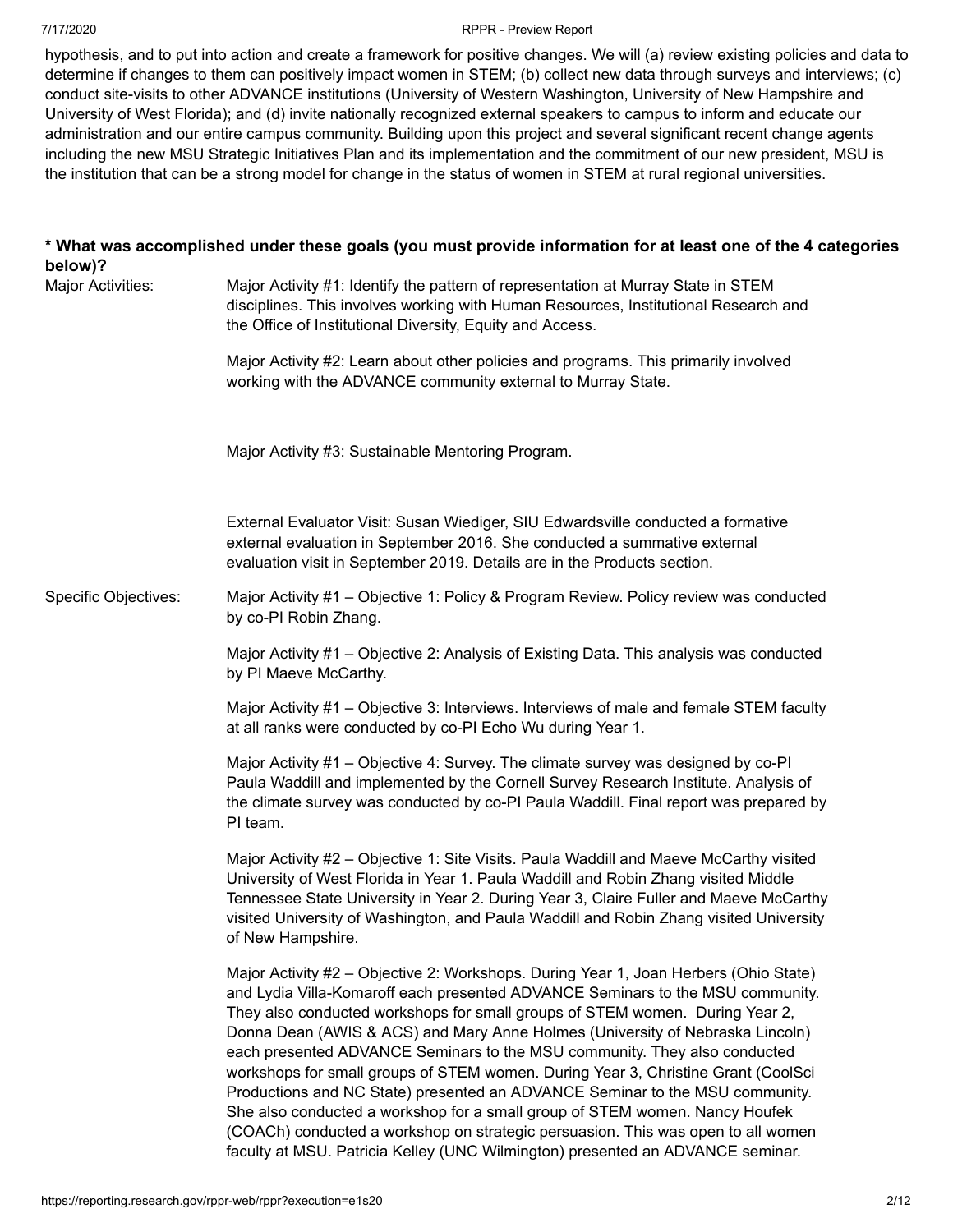During Year 4, Emily Sandoz (University of Louisiana at Lafayette) presented an ADVANCE seminar.

Major Activity #2 – Objective 3. Meetings at MSU. The ADVANCE Internal Advisory Board met 4-5 times a year. The External Advisory Board met twice a year.

Major Activity #3 – Objective 1 & 2. Peer-mentoring circles were created and assessed. In Year 3, the circles were extended beyond STEM to the College of Business and the School of Nursing and Health Professions. This was funded by the Deans. In Year 4, this activity was funded by our Adaptation award.

Significant Results: Major Activity #1 – Objective 1: Policy & Program Review. Dr. Zhang presented results to the Internal Advisory Board, including a review of a previous campus climate survey conducted by the President's Commission on Diversity & Inclusion, a comparison of our policies using the AIM Matrix and an analysis of our approach to job advertisements. This led to the development of a new recruiting website. Dr. Zhang wrote a report based on her comparison of our policies with other universities' policies. This was presented to the Internal and External Advisory Boards.

> Major Activity #1 – Objective 2: Analysis of Existing Data. Dr. McCarthy presented results to the Internal Advisory Board, including a breakdown of our gender distribution by college, rank and STEM vs. non-STEM. She also presented analysis of search data which demonstrated that the number of qualified women applicants was low in STEM fields. This led to discussion of how we could improve this and the recruiting website.

> Major Activity #1 – Objective 3: Interviews. During Year 1, Dr. Wu interviewed 20 faculty with a view to identifying themes that could guide our question development for the climate survey. Although the interviews were informative, no new themes were identified for the climate survey from the interviews. Dr. Wu has presented this work at Understanding Interventions.

> Major Activity #1 – Objective 4: Survey. Dr. Waddill designed a survey that consisted primarily of questions from other ADVANCE surveys with a view to allowing comparison of our results with non-rural institutions in the future. The survey was available February 15-March 17 to 519 full-time faculty. There were 315 completed responses (61%) and 58 partial surveys (11%). Preliminary summary data is attached. Dr. Waddill made several presentations to the Internal Advisory Board. This information was shared with the External Advisory Board.

> Major Activity #2 – Objective 1: Site Visits. In Year 1, we visited University of West Florida which was finishing a PAID award. We learned about their climate surveys, workshops, mentoring lunches and other activities. We spent a considerable amount of time discussing how to institutionalize ADVANCE at regional comprehensive universities like UWF and MSU. In Year 2, we visited Middle Tennessee State University which had just completed a Catalyst project. We learned about their climate surveys, focus groups, Women in STEM (WISTEM) Center and other activities. We spent a considerable amount of time discussing their main findings and recommendations for institutionalization and sustaining the impacts of ADVANCE.

Major Activity #2 – Objective 2: Workshops. See Objectives.

Major Activity #2 – Objective 3. Meetings at MSU. The ADVANCE PI team met once or twice a month to discuss our goals and how we were working to achieve them. The ADVANCE Internal Advisory Board met four times during the project year. Co-PI Steve Cobb played an integral role here as the Dean of the Jones College Science, Engineering and Technology and a formal member of the Internal Advisory Board. From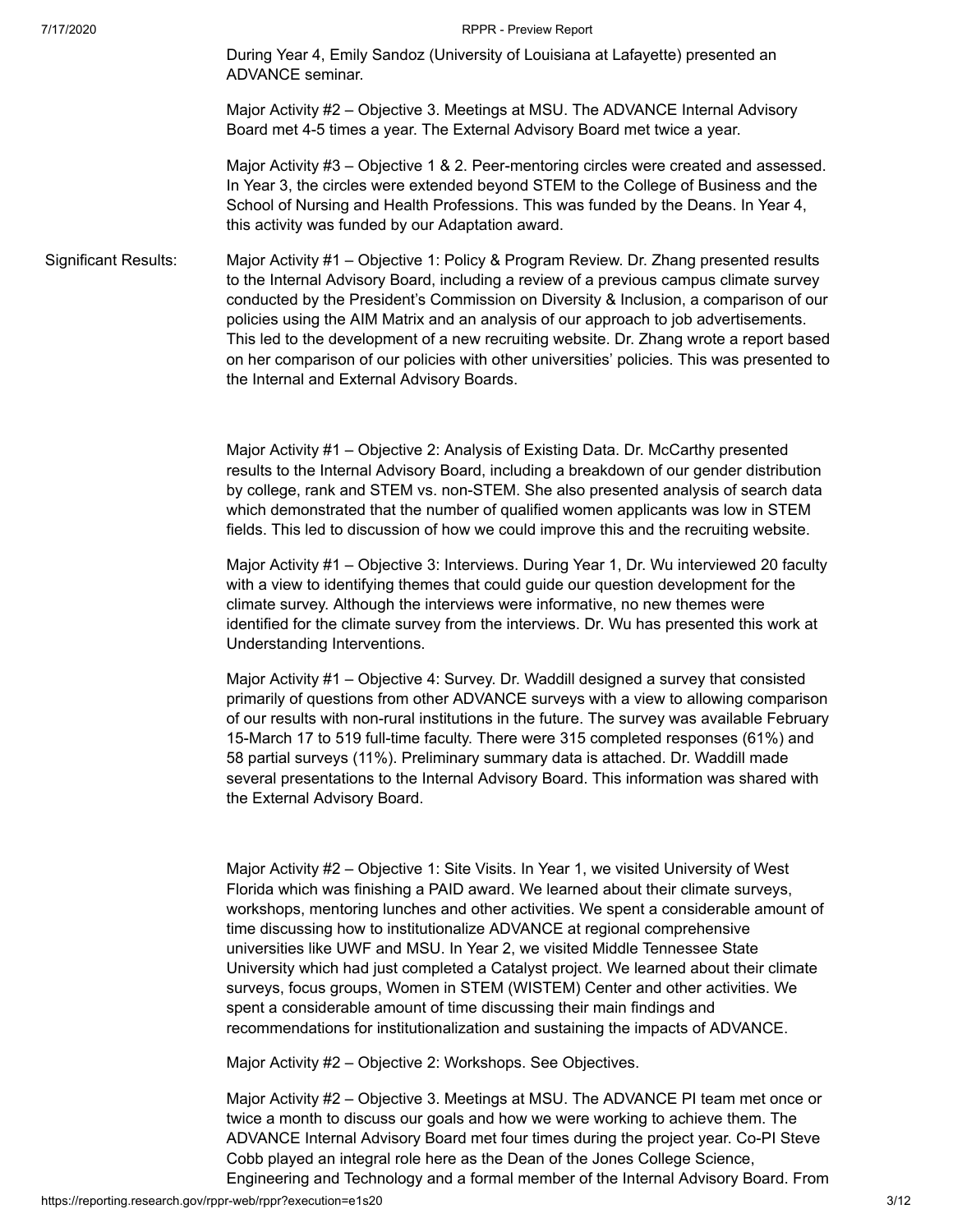his dual-position, he was able to advocate for our project in an effective manner. This work was continued by Claire Fuller, after Steve Cobb stepped down from the Dean position. The External Advisory Board met twice a year via Zoom.

Major Activity #3 – Objective 1 & 2. Peer-mentoring circles based on those that have been carried out at Ohio State University and North Carolina State University were created. Three facilitators were initially recruited: Barbara Cobb, Terry Derting and Claire Fuller. They received training from Christine Grant (NCSU). Three circles were created with 7-8 women faculty at all ranks from a variety of departments. Faculty were not placed in circles with facilitators from their department. The circles met 10 times a year and were evaluated using a survey and open discussion.

Key outcomes or Other achievements:

# **\* What opportunities for training and professional development has the project provided?**

The workshops and mentoring circles have provided professional development for women in STEM.

# **\* How have the results been disseminated to communities of interest?**

During Year 1, an oral presentation was given at the Understanding Interventions conference in San Antonio, TX. Two poster presentations were given at the Sigma Xi conference and the Leadership Launch women's program, both at Murray State.

During Year 2, a poster presentation "Peer Mentoring Circles Provide Support and Empowerment for Women Faculty at All Levels" was given by Maeve McCarthy & Paula Waddill at the ADVANCE Workshop in October 2017. An oral presentation "Peer Mentoring Circles for Women STEM Faculty at Murray State University" was given by Maeve McCarthy at the Kentucky Academy of Sciences Annual Meeting in November 2017.

During Year 3, a poster presentation "Providing Empowerment and Support through Peer Mentoring Circles" was given by Maeve McCarthy & Robin Zhang at the Empowered to Lead conference at North Carolina A&T, Greensboro, NC, in May 2018. A poster presentation "The Impact of Mentoring Circles at a Rural University, Providing Empowerment and Support through Peer Mentoring Circles" was given by Maeve McCarthy at the STEMM Equality Congress in Amsterdam in October 2018.

During Year 4, an oral presentation "Mentoring Circles empower STEM Women" was made by Maeve McCarthy at the Equity in STEM Community Convening in October 2019.

# **Supporting Files**

| <b>Filename</b>                           | <b>Description</b>                        | <b>Uploaded</b><br><b>By</b> | <b>Uploaded</b><br>On |
|-------------------------------------------|-------------------------------------------|------------------------------|-----------------------|
| MSU ADVANCE 2017 Survey Report NSF Sm.pdf | Climate survey report                     | Maeve<br>Mccarthy            | 07/17/2020            |
| ADVANCE 2017 Survey Tri-Fold - Final.pdf  | Climate survey summary for<br>all faculty | Maeve<br>Mccarthy            | 07/17/2020            |

# <span id="page-3-0"></span>**Products**

# **Books**

# **Book Chapters**

Maeve McCarthy (2019). The impact of mentoring. *Gender Inequality: A Reference Handbook* . Status = PUBLISHED; Acknowledgement of Federal Support = Yes ; Peer Reviewed = No

# **Inventions**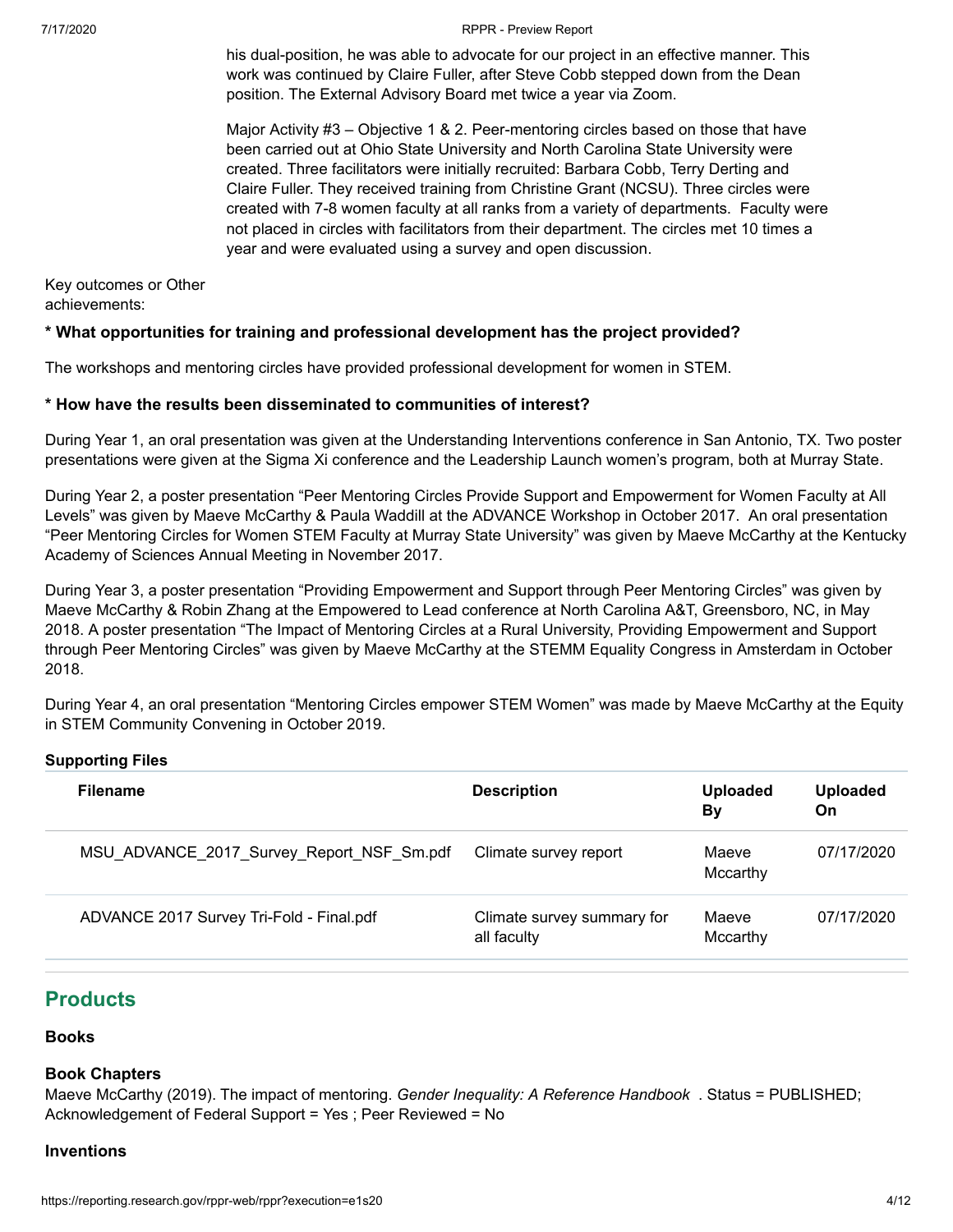# **Journals or Juried Conference Papers**

## **Licenses**

## **Other Conference Presentations / Papers**

## **Other Products**

*Evaluation Instruments.*

Summative evaluation of MSU ADVANCE Catalyst project by Susan Wiediger, SIU Edwardsville. Posted on www.murraystate.edu/advance

### **Other Publications**

# **Patents**

**Technologies or Techniques**

# **Thesis/Dissertations**

# **Websites**

**Supporting Files**

| <b>Filename</b>                           | <b>Description</b>                                 | <b>Uploaded</b><br>By | <b>Uploaded</b><br>On |
|-------------------------------------------|----------------------------------------------------|-----------------------|-----------------------|
| MSU Advance evaluationreport Fall2019.pdf | Summative evaluation by Susan<br>Wiediger.         | Maeve<br>Mccarthy     | 07/16/2020            |
| Gender Inequality essay.pdf               | Paper by McCarthy, Cobb, Waddill,<br>Fuller, Zhang | Maeve<br>Mccarthy     | 07/17/2020            |

# <span id="page-4-0"></span>**Participants/Organizations**

### **What individuals have worked on the project?**

| <b>Name</b>     | <b>Most Senior Project Role</b> | <b>Nearest Person Month Worked</b> |
|-----------------|---------------------------------|------------------------------------|
| McCarthy, Maeve | PD/PI                           | 1                                  |
| Cobb, Stephen   | Co PD/PI                        | 0                                  |
| Waddill, Paula  | Co PD/PI                        | 1                                  |
| Wu, Echo        | Co PD/PI                        | 0                                  |
| Zhang, Robin    | Co PD/PI                        | 1                                  |
| Fuller, Claire  | Co-Investigator                 | 0                                  |
| Cobb, Barbara   | Faculty                         | 0                                  |

# <span id="page-4-1"></span>**Full details of individuals who have worked on the project:**

### **Maeve L McCarthy**

**Email:** mmccarthy@murraystate.edu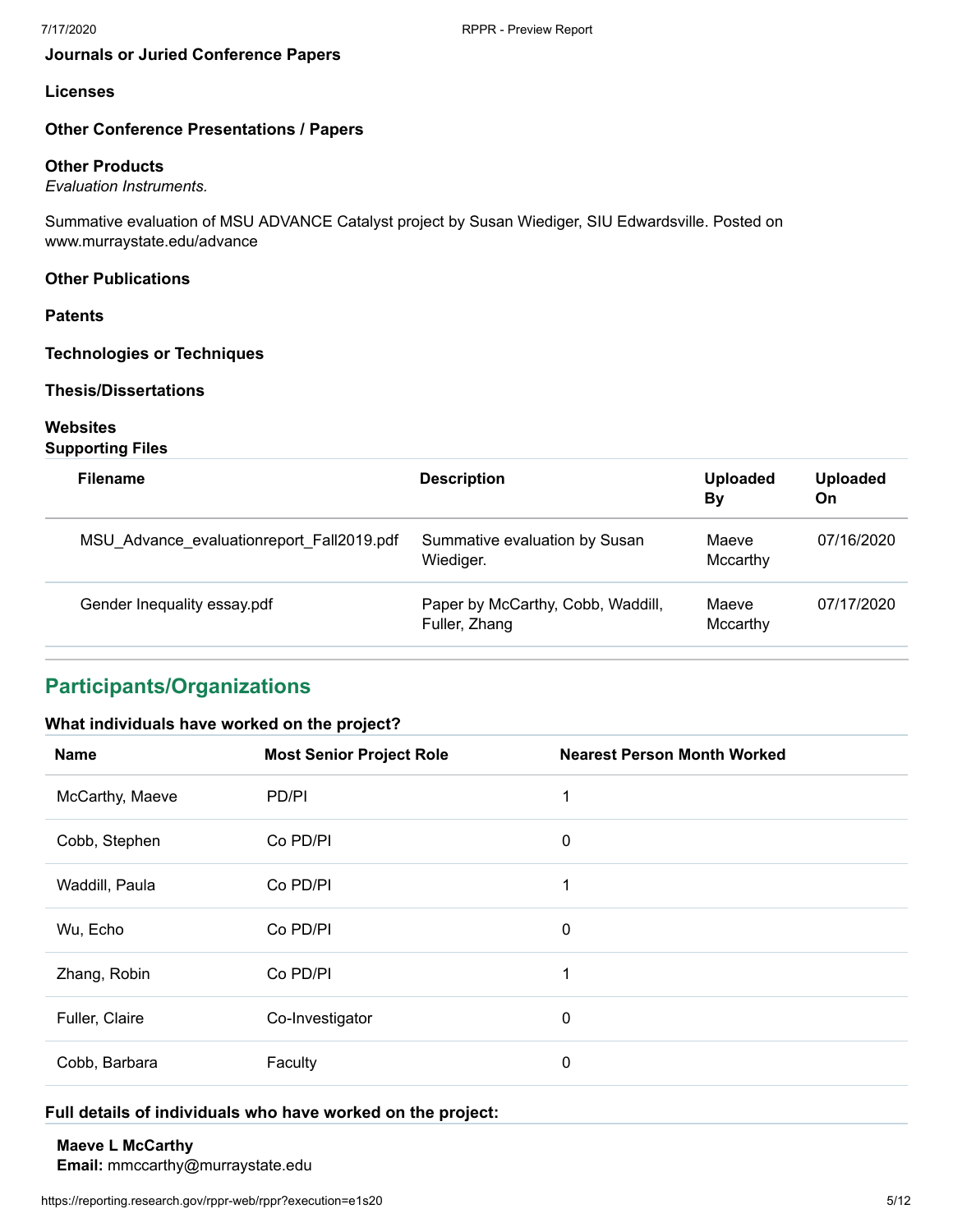### **Most Senior Project Role:** PD/PI **Nearest Person Month Worked:** 1

**Contribution to the Project:** Dr. McCarthy served as PI for the project, coordinating all aspects of the program including setting the agenda for and leading the team meetings, Internal Advisory Board meetings, and External Advisory Board meetings. Each year, she has planned and hosted two speaker visits. The speakers conducted both seminars and workshops which Dr. McCarthy coordinated. She recruited facilitators and participants for the Mentoring Circles program and did much of its preliminary administration. She worked with Accounting, Dining Services, and Tech Support to ensure the grant project is administratively supported by Murray State. She conducted much of the analysis of data provided by Institutional Research to determine gender patterns amongst the STEM & SBES faculty. She conducted further analysis on data from the Office of Institutional Diversity, Equity and Access to determine gender patterns in STEM & SBES search pools. She has presented reports to the Internal Advisory Board at every meeting. She participated in two site visits to University of West Florida and University of Washington. She co-wrote the survey report and presented the results to various university groups.

**Funding Support:** None

**International Collaboration:** No **International Travel:** Yes, Netherlands - 0 years, 0 months, 3 days

<span id="page-5-0"></span>**Stephen H Cobb Email:** steve.cobb@murraystate.edu **Most Senior Project Role:** Co PD/PI **Nearest Person Month Worked:** 0

**Contribution to the Project:** Dr. Cobb's contribution to the project includes participation in team planning meetings, membership on the campus ADVANCE Advisory Board, meeting external speakers who visit campus for workshops and presentations, and attendance at grant-sponsored campus presentations and events.

**Funding Support:** None

**International Collaboration:** No **International Travel:** No

<span id="page-5-1"></span>**Paula J Waddill Email:** pwaddill@murraystate.edu **Most Senior Project Role:** Co PD/PI **Nearest Person Month Worked:** 1

**Contribution to the Project:** In addition to meeting regularly with the grant team and the Advisory Board, Dr. Waddill designed the evaluation survey to measure Mentoring Circle participants' satisfaction with the mentoring activities, analyzed the survey responses, and prepared reports for the grant team and Advisory Board. Dr. Waddill co-wrote the survey report. She also participated in a site visit to University of New Hampshire to discuss our program, to learn about their program, and gather information and insights that could be used to improve and facilitate our ADVANCE grant activities.

**Funding Support:** None

**International Collaboration:** No **International Travel:** No

<span id="page-5-2"></span>**Echo H Wu Email:** ewu@murraystate.edu **Most Senior Project Role:** Co PD/PI **Nearest Person Month Worked:** 0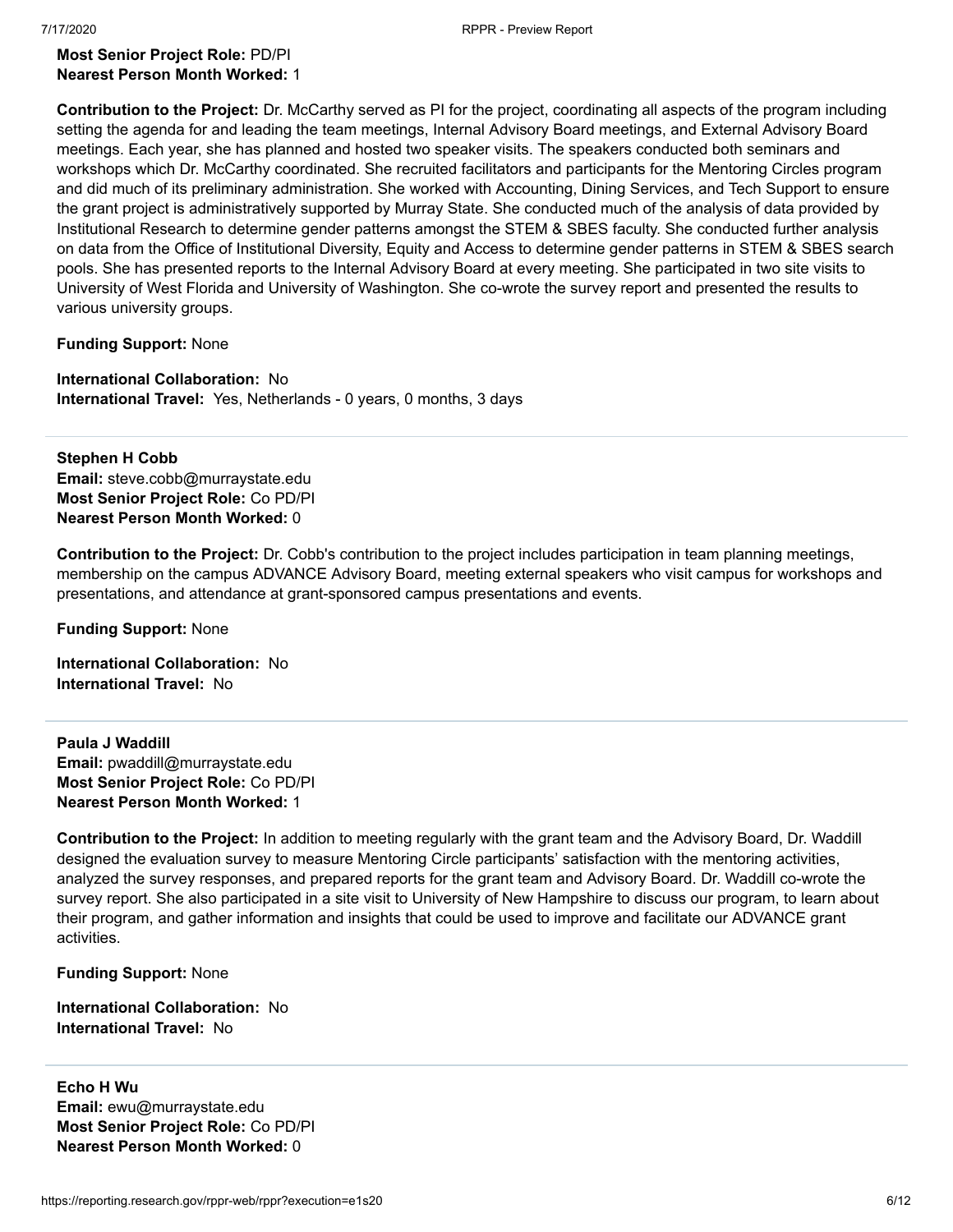**Contribution to the Project:** Dr. Wu participated in regular team meetings, external evaluator meetings, Internal Advisory Board meetings, mentoring training, and hosted the external evaluator and the external speakers. Dr. Wu conducted the preliminary interviews of faculty, designing questions and consent forms. She received IRB approval for the interviews. Dr. Wu contacted over 60 faculty members through emails, and consequently conducted 22 personal interviews, each interview was 50-70 minutes in length. She analyzed the interview transcripts, and shared the results with the team. In March 2017, Dr. Wu presented at San Antonio, TX, during the 9th Understanding Intervention annual conference, representing the team to share our research with colleagues from other institutions, and learned a great deal about other NSF and NIH project.

**Funding Support:** None

**International Collaboration:** No **International Travel:** No

<span id="page-6-0"></span>**Robin Zhang Email:** qzhang@murraystate.edu **Most Senior Project Role:** Co PD/PI **Nearest Person Month Worked:** 1

**Contribution to the Project:** Dr. Zhang participated in team meetings and email communications, attended meetings of the Internal Advisory Board, and helped hosting external speakers. She also visited University of New Hampshire with Dr. Waddill to learn about their ADVANCE grant activities, findings, and sustaining efforts after the end of grant period. She co-wrote the survey report.

**Funding Support:** None

**International Collaboration:** No **International Travel:** No

<span id="page-6-1"></span>**Claire Fuller Email:** cfuller@murraystate.edu **Most Senior Project Role:** Co-Investigator **Nearest Person Month Worked:** 0

**Contribution to the Project:** Dr. Fuller attended ADVANCE team planning meetings and meetings of the Advisory Board, and participated in ADVANCE workshops and seminars. Dr. Fuller served as Dean of the Jones College of Science, Engineering and Technology for the 2019-2020 academic year. She will "communicate the goals and plans of the ADVANCE project to the President, Provost, other academic deans and program directors, and campus support personnel."

**Funding Support:** none

**International Collaboration:** No **International Travel:** No

<span id="page-6-2"></span>**Barbara Cobb Email:** bcobb@murraystate.edu **Most Senior Project Role:** Faculty **Nearest Person Month Worked:** 0

**Contribution to the Project:** As the facilitator for one of the mentoring circles, Dr. Cobb participated in training and decision-making in designing and scheduling the mentoring sessions. She prepared notes and questions for each session, and, when appropriate, provided information that members needed or requested, including campus data on issues related to women and literature related to topics discussed. She led discussions at each session, ensuring that all circle members felt comfortable participating, their voices were heard and ideas shared. Dr. Cobb made sure that participants addressed each topic and stayed on topic as much as possible. At the same time, she encouraged circle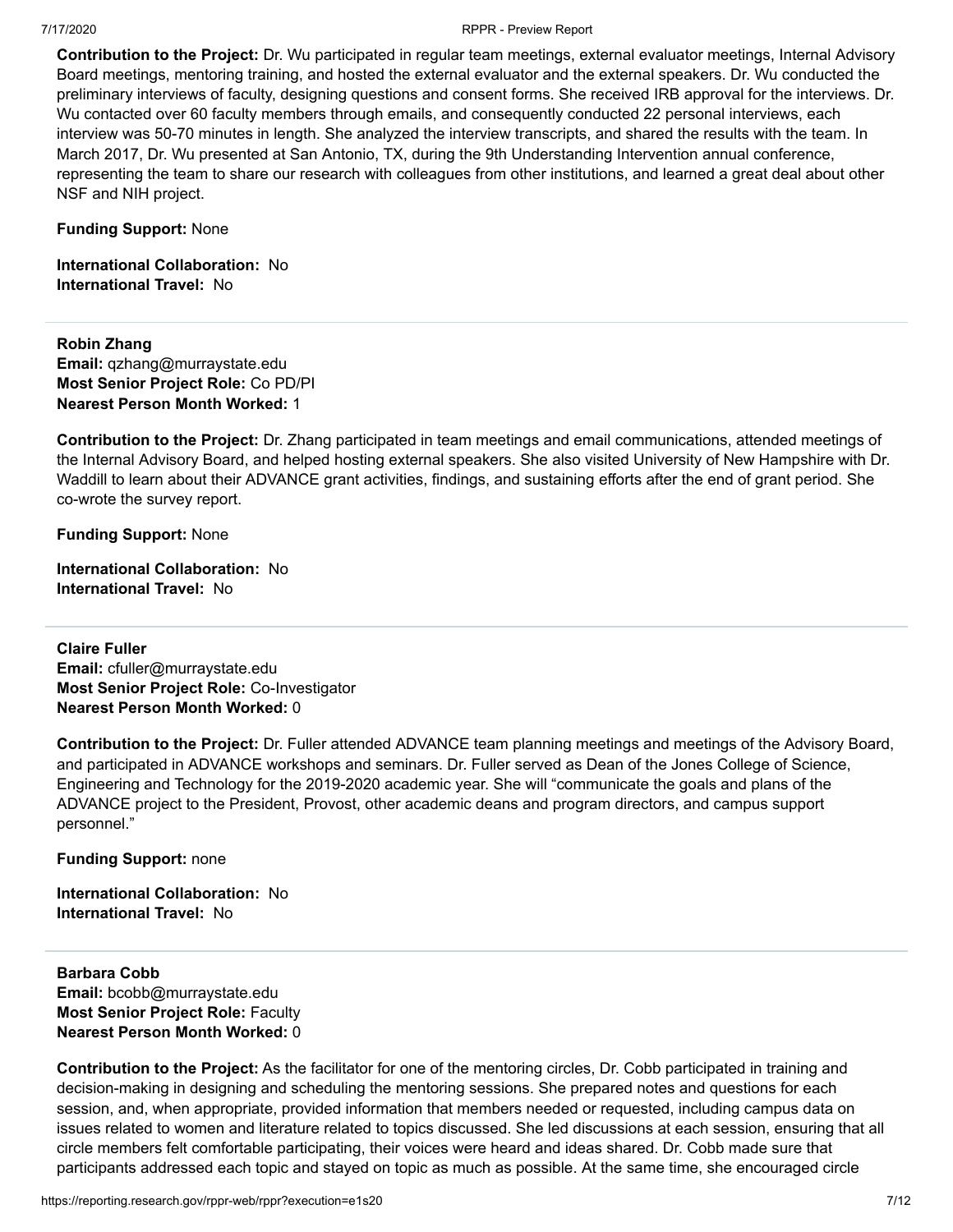members to raise questions or concerns on any topic of importance to them and made decisions about the best time for addressing those concerns. She encouraged more senior faculty to share their experiences and suggestions with more junior faculty. She informed the circle members of any on-campus speakers or other events that were related to women's issues or issues raised in our meetings, while also raising awareness of changes that have occurred on-campus that result in new issues for incoming faculty that we then explore. Dr. Cobb provided support and contacts for circle members as needed and appropriate. Dr. Cobb also led the training of the new facilitators in August 2019.

### **Funding Support:** none

**International Collaboration:** No **International Travel:** No

### **What other organizations have been involved as partners?**

| <b>Name</b>                                         | <b>Type of Partner Organization</b> | Location         |
|-----------------------------------------------------|-------------------------------------|------------------|
| <b>Cornell University Survey Research Institute</b> | Academic Institution                | Ithaca. NY       |
| Middle Tennessee State University                   | Academic Institution                | Murfreesboro, TN |
| University of New Hampshire                         | Academic Institution                | Durham, NH       |
| University of Washington                            | Academic Institution                | Seattle, WA      |
| University of West Florida                          | Academic Institution                | Pensacola, FL    |

### <span id="page-7-0"></span>**Full details of organizations that have been involved as partners:**

### **Cornell University Survey Research Institute**

**Organization Type:** Academic Institution **Organization Location:** Ithaca, NY

**Partner's Contribution to the Project:** Other: Administered online climate survey

### **More Detail on Partner and Contribution:**

### <span id="page-7-1"></span>**Middle Tennessee State University**

**Organization Type:** Academic Institution **Organization Location:** Murfreesboro, TN

### **Partner's Contribution to the Project:** Other: Site Visit

**More Detail on Partner and Contribution:** MTSU hosted a visit by Paula Waddill and Robin Zhang on February 12, 2018. We spent the day in a series of meetings learning about the many aspects of their CATALYST award. Their experience as a regional comprehensive university with an ADVANCE award was particularly relevant to our experience.

### <span id="page-7-2"></span>**University of New Hampshire**

**Organization Type:** Academic Institution **Organization Location:** Durham, NH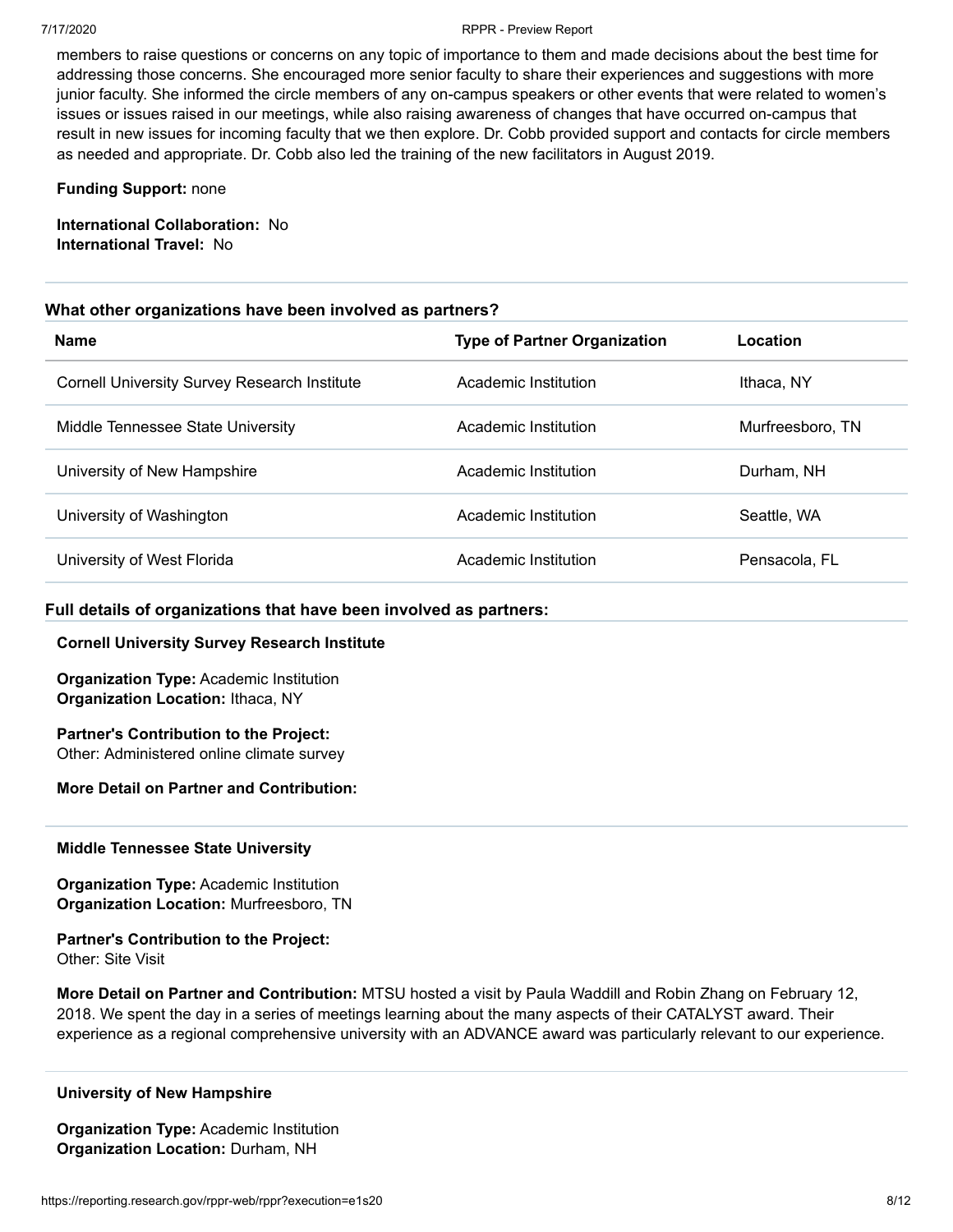# **Partner's Contribution to the Project:**

Other: Site visit

**More Detail on Partner and Contribution:** University of New Hampshire hosted a visit by Paula Waddill and Robin Zhang on October 22-23, 2018. We spent the visit in a series of meetings learning about the many aspects of their Institutional Transformation award.

### <span id="page-8-0"></span>**University of Washington**

**Organization Type:** Academic Institution **Organization Location:** Seattle, WA

**Partner's Contribution to the Project:** Other: Site visit

**More Detail on Partner and Contribution:** University of Washington hosted a visit by Maeve McCarthy and Claire Fuller on September 13-14, 2018. We spent the visit in a series of meetings learning about the many aspects of their Institutional Transformation award.

<span id="page-8-1"></span>**University of West Florida**

**Organization Type:** Academic Institution **Organization Location:** Pensacola, FL

**Partner's Contribution to the Project:** Other: Site Visit

**More Detail on Partner and Contribution:** UWF hosted a visit by Paula Waddill and Maeve McCarthy on March 2-4, 2017. We spent March 3 in a series of meetings learning about the many aspects of their PAID award. Their experience as a regional comprehensive university with an ADVANCE award was particularly relevant to our experience.

# **What other collaborators or contacts have been involved?**

Susan Wiediger, SIU Edwardsville, External Evaluator

Members Internal Advisory Board (all Murray State employees)

Robert Jackson, President Tim Todd Provost

Bob Pervine, Associate Provost David Eaton, COB Claire Fuller, JCSET David Balthrop, CHFA Tony Brannon, HSA Cami Duffy, IDEA Melony Shemberger, Faculty Regent Joyce Gordon, HR Susana Bloomdahl, PCDI

Firm Faith Watson, FDC Ashley Ireland, Libraries

Members External Advisory Board

Christine Grant, NCSU Joan Herbers, OSU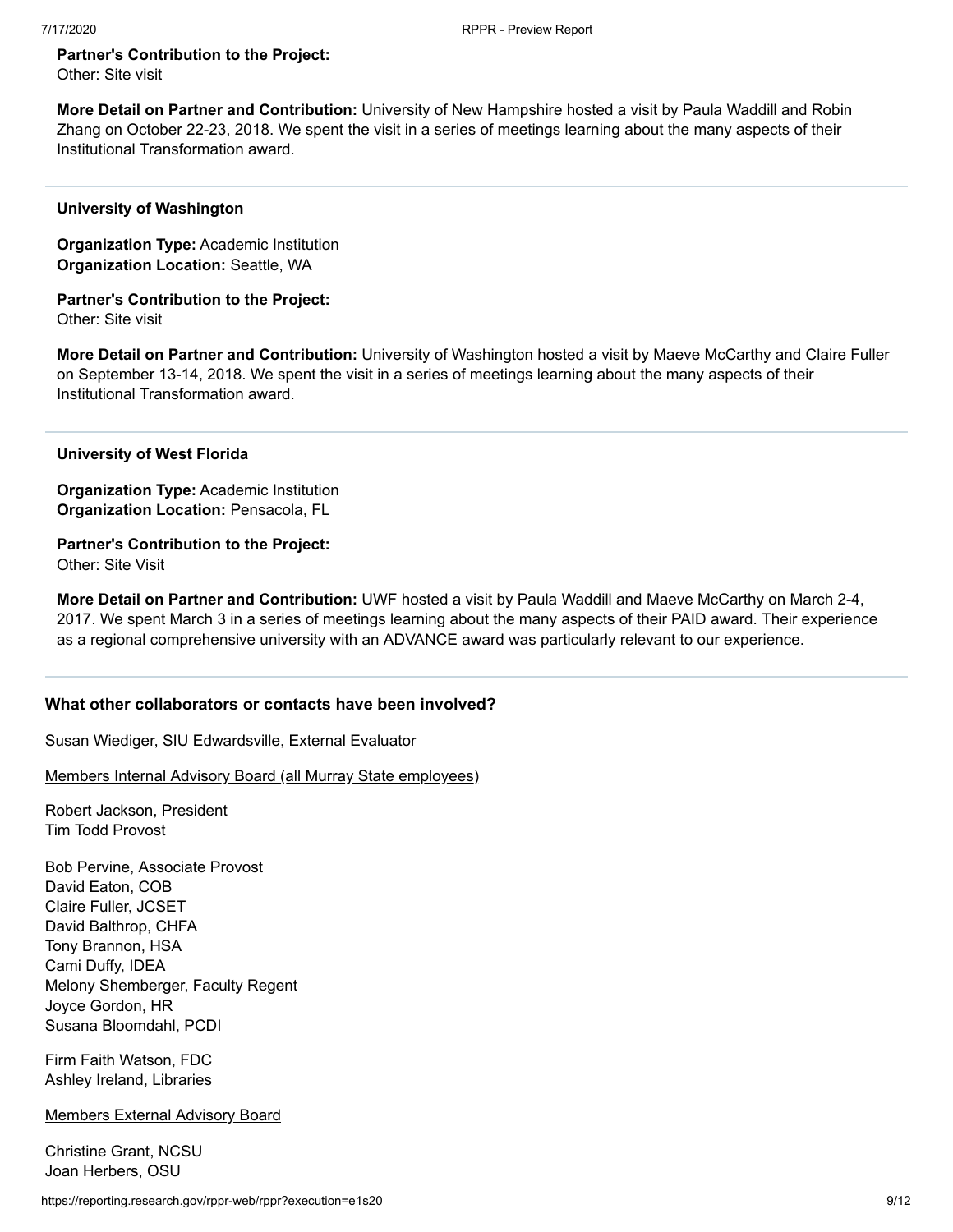# <span id="page-9-0"></span>**Impacts**

# **What is the impact on the development of the principal discipline(s) of the project?**

Several activities and findings during the first year of our project have made and will likely continue to make an impact on the STEM and SBES disciplines, the principal fields of our project.

1) Results from our institutional data collection show underrepresentation of female faculty in multiple departments, especially those in the Jones College of Science, Engineering and Technology, and in the Department of Computer Science and Information Systems. The findings have been disseminated to campus leadership via the Internal Advisory Board. The results have reinforced the awareness, informed the stakeholders, and may prompt proactive measures to hire more female faculty in STEM and SBES disciplines.

2) We conducted a policy review of Murray State, institutions similar to Murray State, and ADVANCE institutions, on worklife, tenure and promotion, professional and leadership development, and recruitment. The results have identified several areas where we could benefit from a new policy, new interpretation of existing policy, or information. We identified the expansion of the tenure clock, parental leave, and information for prospective employees as areas we will work on. These changes will likely impact the retention and recruitment of female faculty in STEM and SBES.

3) Our three Mentoring Circles have brought together about 20 STEM and SBES female faculty to discuss topics of mutual interests every two weeks. The mentoring circles have built and are likely to continue build professional collaboration and social network among the participants, a vital ingredient for success at a rural and geographically isolated institution such as Murray State University.

4) We have brought on campus several prominent advocates and experts of diversity in the sciences: Dr. Joan Herbers, Dr. Lydia Villa-Komaroff, Dr. Donna Dean, Dr. Mary Anne Holmes, Dr. Christine Grant, Nancy Houfek and Dr. Patricia Kelley. They have held small group workshops and public seminars, and met with the university leadership. They have helped educate the university community on gender diversity in the sciences and implicit bias, which has increased the awareness and helped to build consensus on advancing women in the sciences.

5) Our team traveled to the University of West Florida (UWF) to meet with their ADVANCE team and learn from their experience. The site visit will likely impact our effort to set priorities and our strategies to institutionalize our project. Money to support research, child care and paid parental leave were high priorities for UWF. We also learned that the Faculty Development Center would be a likely venue to continue mentoring and professional development activities for female faculty. We have invited the Director of our Faculty Development Center to join our Internal Advisory Board and get involved in our project. Our team traveled to the Middle Tennessee State University (MTSU) to meet with their ADVANCE team and learn from their experience. The site visit will likely impact our effort to set priorities and our strategies to institutionalize our project. Work-Life Coordinator, WISTEM Center, and considering significant service in promotion especially from Associate Professor to Full Professor were high priorities for MTSU. We also learned that an office in MTSU that is similar to MSU's Faculty Development Center is now involved in mentoring and leadership development activities for female faculty, which is what we have planned to do. We gave a brief report of the visit at a recent Internal Advisory Board meeting, when literature on female faculty's higher service load and the institutional culture of undervaluing service was also discussed. The awareness among higher-level administrators may potentially change how service will be assigned and how it will be counted in faculty evaluations. Our team traveled to the University of Washington and University of New Hampshire to learn about their ADVANCE programs. This will lead to long term changes at Murray State built on the knowledge developed by other ADVANCE institutions.

6) We conducted our campus climate survey and have written a final report. The survey has helped us to understand the contributing factors of women's underrepresentation in STEM and SBES, which will in turn drive policy change. Key recommendations are: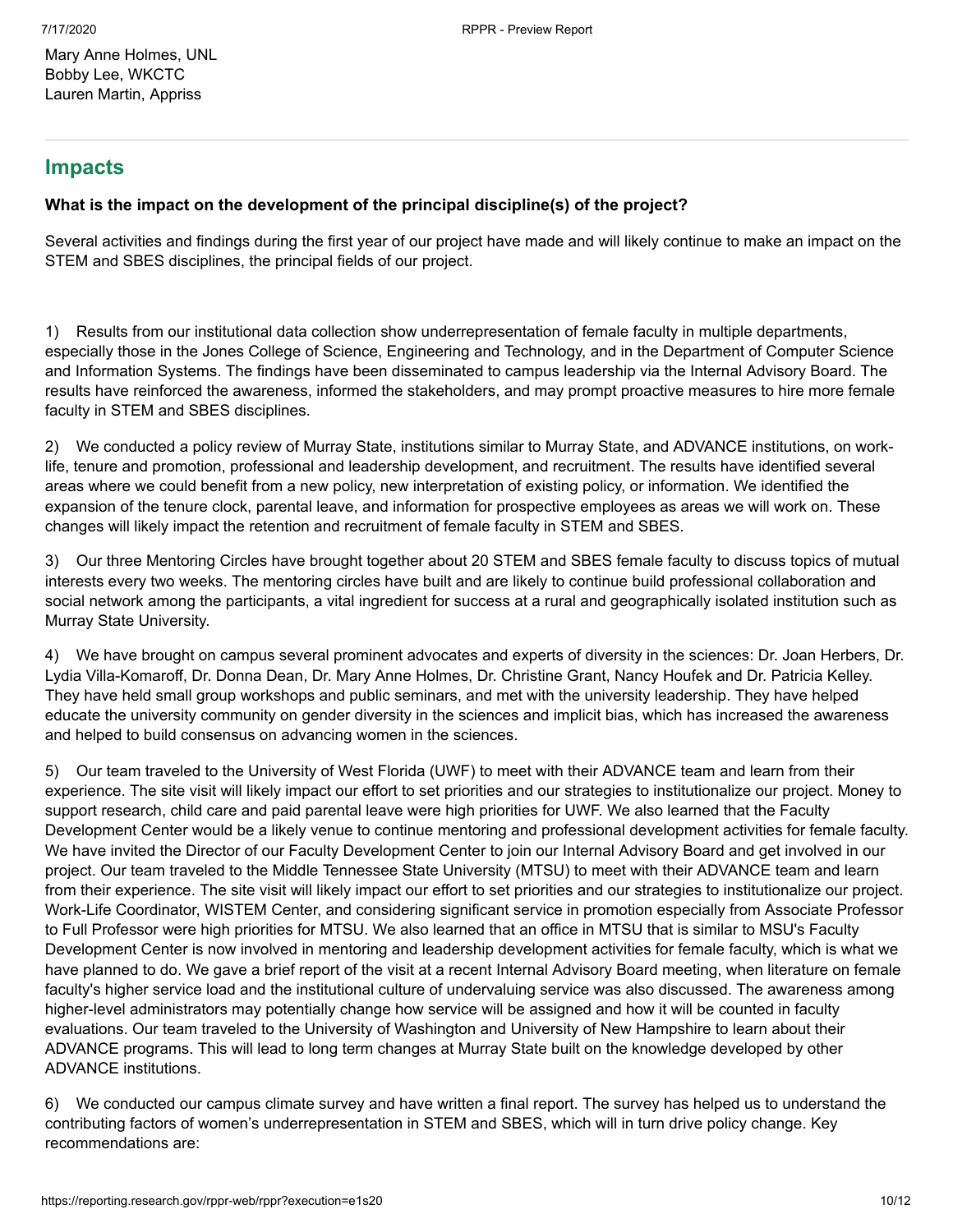- 1. Improve perception that work/life balance is a priority at Murray State.
- 2. Provide childcare facility for employees.
- 3. Develop faculty support network by institutionalizing the mentoring circles through the Faculty Development Center.
- 4. Assess workload expectations, particularly regarding teaching and service.
- 5. Increase salaries to be comparable to peer institutions and establish mechanism for annual increases.
- 6. Introduce optional bias training with a view to improving recruitment activities, and tenure & promotion processes.
- 7. Increase exposure to policies about extension of the probationary period (see Faculty Handbook).

In sum, through our ADVANCE project, we have shown to the university leadership and community the need to recruit and retain women faculty in STEM and SBES, we have identified a few policy and procedural changes that may be implemented, we have started to build a professional community for women faculty in the sciences, and we are in the process of learning specific factors that contribute to underrepresentation and possible ways to remove the obstacles through awareness and change. The advance of women faculty in science will result in higher productivity and better quality of work by female scientists at Murray State, which will directly advance the STEM and SBES disciplines involved.

# **What is the impact on other disciplines?**

The majority of our findings and policy recommendations will likely to make an impact on other disciplines because any policy change will be campus wide. The policies that have a particular impact on women such as expansion of the tenure clock, parental leave, child care, etc., applies to all faculty. The university leadership is involved with the project as members of the Internal Advisory Board. Our project team have presented the Board with findings from several activities. The Board has identified some action items that are likely to make an impact on other disciplines, such as additional information in job ads and a webpage to distribute information about the community to prospective job seekers.

Our efforts to build a professional community of women faculty will also likely impact all women faculty on campus, because a group of STEM and SBES women who are actively involved in ADVANCE Mentoring Circles are also leaders and active participants of the Women Faculty Caucus, a group that is driving policy change for all women faculty. The overall improvement of campus climate expected as the result of this project will help to advance all women on campus.

Our ADVANCE seminars are open to all faculty, staff, students and community members. They have increased the visibility of our project, enhanced the awareness of issues pertain to women's underrepresentation in the Sciences and diversity in general.

# **What is the impact on the development of human resources?**

The ADVANCE seminars, presentations by the team, climate survey, and Mentoring Circles all increase the awareness of the underrepresentation of women in STEM and implicit bias in hiring and performance evaluation. This will likely result in better recruitment and retention of women in STEM.

# **What is the impact on physical resources that form infrastructure?**

Nothing to report.

**What is the impact on institutional resources that form infrastructure?** Nothing to report.

**What is the impact on information resources that form infrastructure?** Nothing to report.

# **What is the impact on technology transfer?**

Nothing to report.